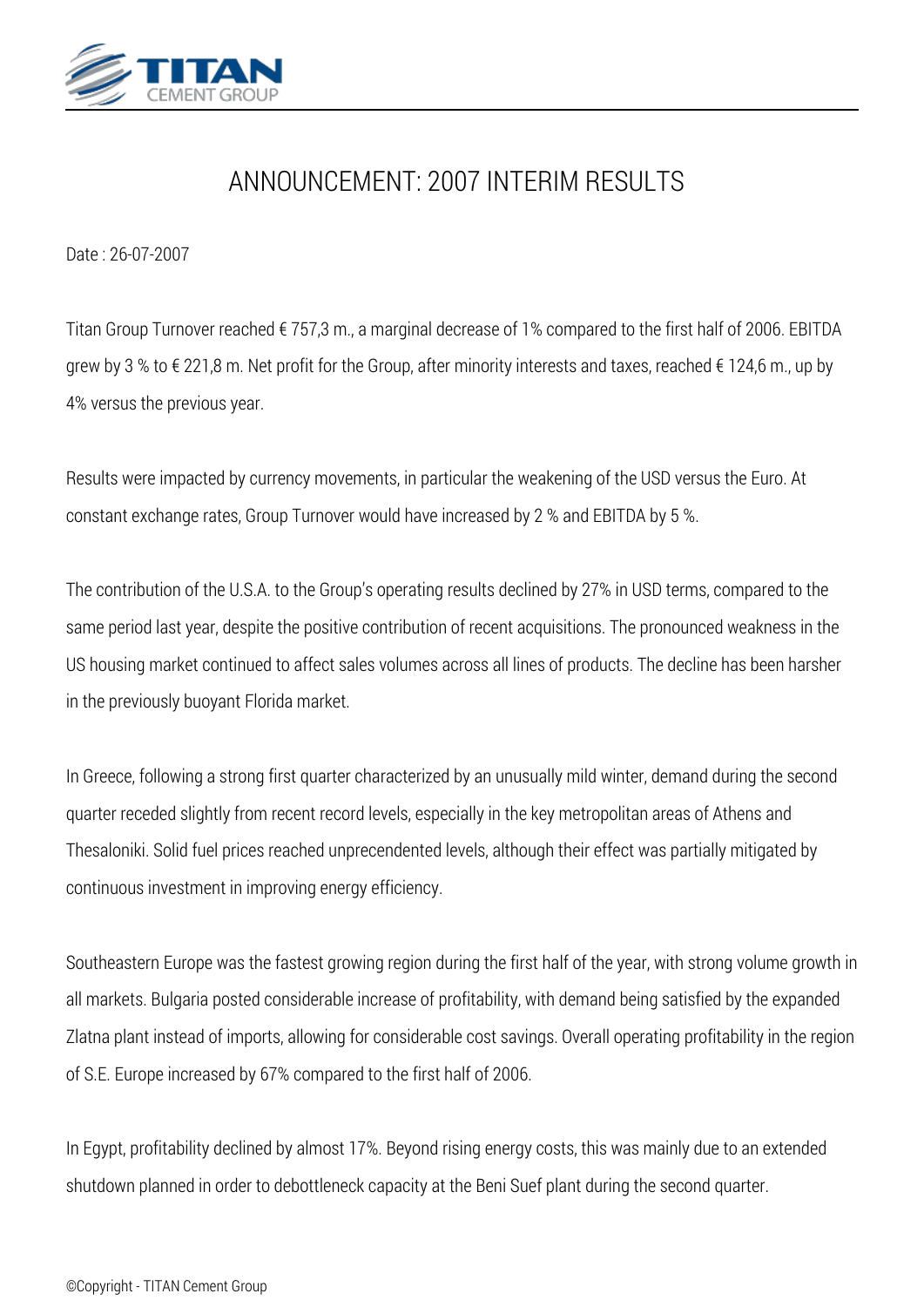

| $\epsilon$ millions                         | Q2 2007 | Q2 2006 | % change | 1H 2007 | 1H 2006 | % change |
|---------------------------------------------|---------|---------|----------|---------|---------|----------|
| Turnover                                    | 415     | 430     | $-3%$    | 757     | 765     | $-1\%$   |
| EBITDA <sup>(1)</sup>                       | 133     | 134     | $-1\%$   | 222     | 215     | 3%       |
| Net Profit                                  | 99      | 111     | $-11%$   | 162     | 170     | $-5%$    |
| before taxes                                |         |         |          |         |         |          |
| Net Profit <sup>(2)</sup>                   | 74      | 77      | $-5%$    | 125     | 120     | 4%       |
| $(1)$ After exceptional income and expenses |         |         |          |         |         |          |

*(2) After taxes & minorities*

*Group investments for the first semester of 2007 reached € 348 m. mostly relating to acquisitions but also to improvements in operations efficiency.*

## *Post-closing events*

*In July, Titan was ordered together with two more companies operating in the area, to cease mining in Florida's Lake Belt region, until the Army Corps of Engineers completes a requested Supplementary Environmental Impact Study (SEIS). The decision affects a significant part of the Pennsuco quarry, which supplies raw materials to the Pennsuco cement plant which in 2006 contributed 10% of Group EBITDA. In addition, the ruling affects aggregate sales to the Florida market, which contributed 6% of Group EBITDA in 2006. Titan believes that the decision is based on inaccurate analysis and has appealed to the 11th Circuit Court of Appeals in Atlanta.*

*This morning (July 26th) Titan announced that it signed a turnkey contract for the construction of a new 1.5-million-ton greenfield cement plant in Albania.*